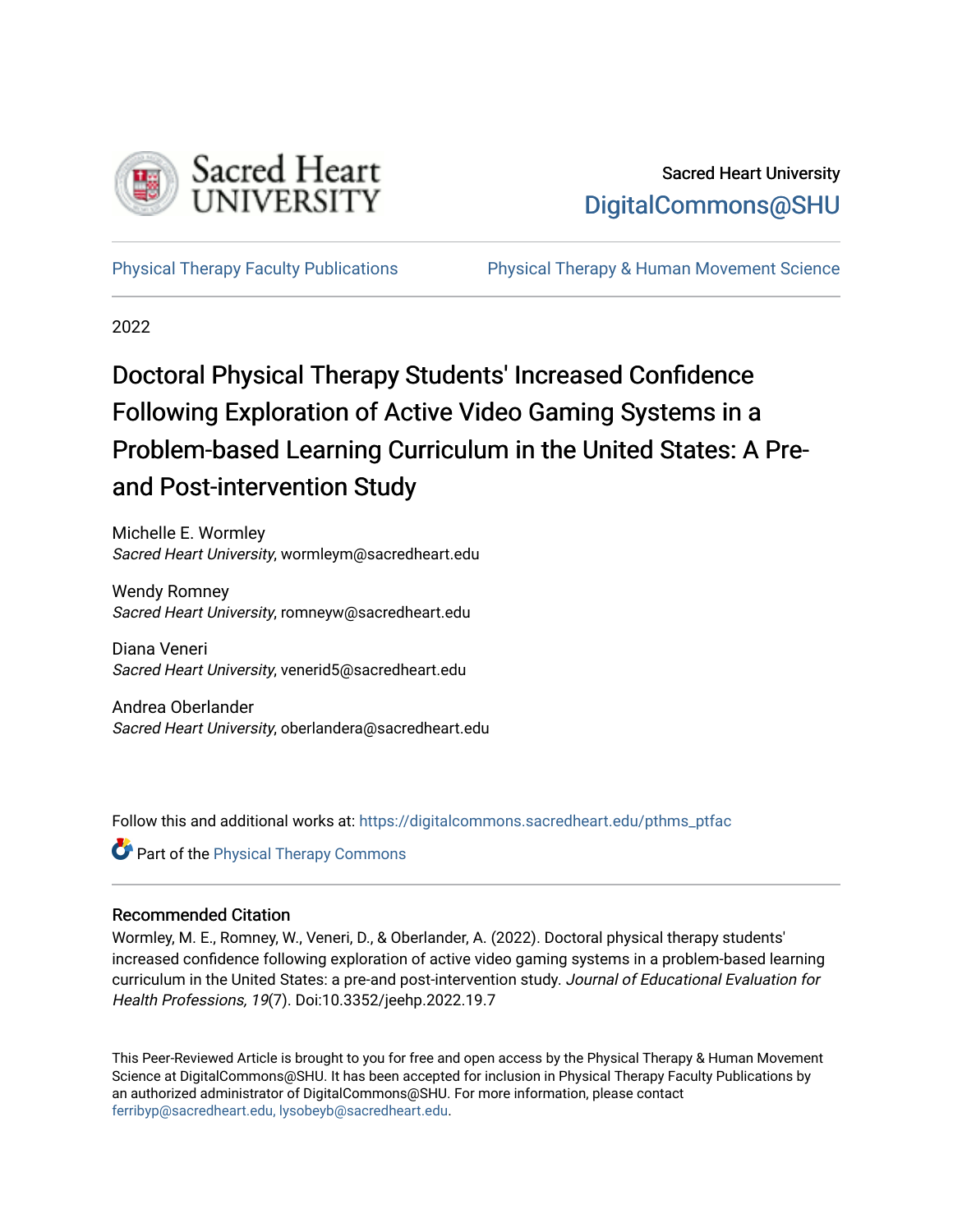#### **Research article**

J Educ Eval Health Prof 2022; 19: 7. <https://doi.org/10.3352/jeehp.2022.19.7>

**Doctoral physical therapy students' increased confidence following exploration of active video gaming systems in a problem-based learning curriculum in the United States: a pre-and postintervention study**

Michelle E. Wormley<sup>1\*</sup>, Wendy Romney<sup>1</sup>, Diana Veneri<sup>1</sup>, Andrea Oberlander<sup>1</sup>

<sup>1</sup>Department of Physical Therapy & Human Movement Science, Sacred Heart University, Fairfield, CT, USA

\* Corresponding e-mail[: wormleym@sacredheart.edu](mailto:wormleym@sacredheart.edu)

**Editor:** Sun Huh, Hallym University, Korea

**Received:** January 28, 2022; **Accepted:** April 19, 2022

**Published:** April 26, 2022

This article is available from: http://jeehp.org

© 2022 Korea Health Personnel Licensing Examination Institute

(cc) This is an open-access article distributed under the terms of the Creative Commons Attribution License (http://creativecommons.org/licenses/by/4.0/), which permits unrestricted use, distribution, and reproduction in any medium, provided the original work is properly cited.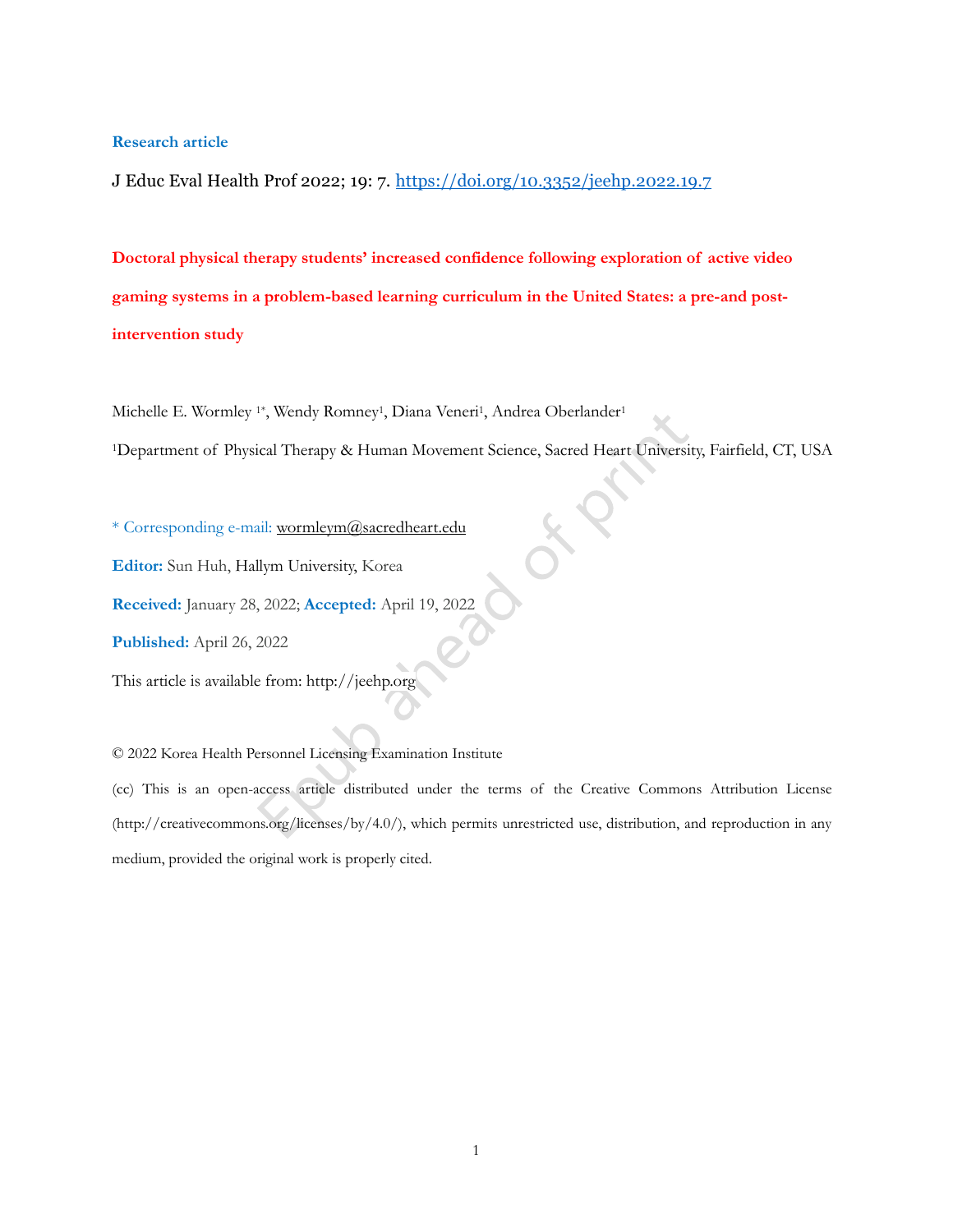#### Abstract

Purpose: Active video gaming (AVG) is used in physical therapy (PT) to treat individuals with a variety of diagnoses across the lifespan. The literature supports improvements in balance, cardiovascular endurance, and motor control; however, evidence is lacking regarding the implementation of AVG in PT education. This study investigated doctoral physical therapy (DPT) students' confidence following active exploration of AVG systems as a PT intervention in the United States.

Methods: This pretest-posttest study included 60 DPT students in 2017 (Cohort 1) and 55 students in 2018 (Cohort 2) enrolled in a problem-based learning curriculum. AVG systems were embedded into patient cases and 2 interactive laboratory classes across 2 consecutive semesters (April-December 2017 and April-December 2018). Participants completed a 31-question survey before the intervention and 8 months later. Students' confidence was rated for general use, game selection, plan of care, set-up, documentation, setting, and demographics. Descriptive statistics and the Wilcoxon signed-rank test were used to compare differences in confidence pre- and post-intervention.

Results: Both cohorts showed increased confidence at the post-test (cohort 1: pre-test, median [IQR]=57.1 [44.3-63.5]), post-test, median [IQR]=79.1 [73.1-85.4]; cohort 2: pre-test, median [IQR]=61.4 [48.0-70.7], post-test, median [IQR]=89.3 [80.0-93.2]). Cohort 2 was significantly more confident at baseline than cohort 1 (P<0.05). In cohort 1, students' data were paired and confidence levels significantly increased in all domains: use,  $Z=-6.2$  (P<0.01); selection,  $Z=-5.9$  (P<0.01); plan of care,  $Z=-$ 6.0 (P<0.01); set-up, Z=-5.5 (P<0.01); documentation, Z=-6.0 (P<0.01); setting, Z=-6.3 (P<0.01); and total score,  $Z = -6.4$  (P<0.01).

Conclusion: Structured, active experiences with AVG resulted in a significant increase in students' confidence. As technology advances in healthcare delivery, it is essential to expose students to these technologies in the classroom.

Keywords: Delivery of health care; Exergaming; Physical therapy modalities; Problem-based learning; United States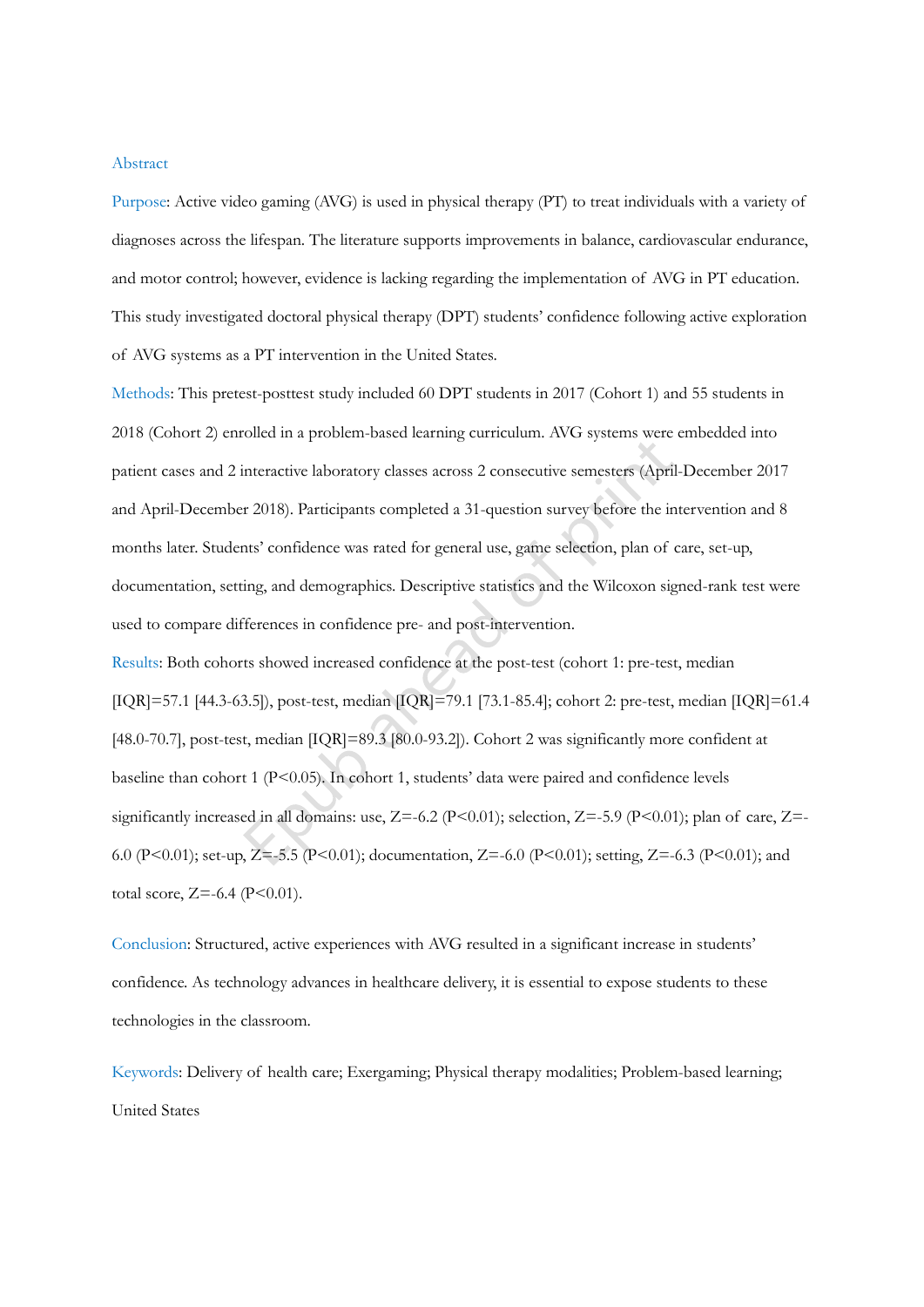# **Introduction**

#### Background/rationale

Over the last 2 decades, physical therapists have incorporated physically interactive gaming systems (e.g., Nintendo Wii, Xbox Kinect, PlayStation) into patient treatment sessions to address a variety of impairments in capacities such as strength, balance, coordination, motor control, and endurance across the lifespan [1]. Active video gaming (AVG) or screen-based activities are those that "require increased physical activity to play the game compared to conventional sedentary, or passive video games" [2]. These off-the-shelf systems are used by physical therapists to offer patients a means to stay motivated, improve compliance, address targeted impairments, and improve function and outcome measures during rehabilitation [3]. Given the implementation of AVG in physical therapy practice, students enrolled in a doctorate of physical therapy (DPT) curriculum should have the opportunity to experience video gaming as a patient treatment intervention.

In this study, we used an active learning approach to expose DPT students to AVG at multiple time points in a problem-based learning (PBL) curriculum to investigate their perceived confidence level with AVG systems. A gap in the literature exists regarding student exposure to AVG in PT curricula. The use of AVG systems has been well documented across the lifespan. Pediatric diagnoses treated utilizing AVG included burns, autism, and acquired brain injury [4]. In adolescent patient populations, AVG has been used to treat patients with intellectual disabilities, to rehabilitate patients after anterior cruciate ligament repair, and to treat patients with metacarpal fracture [5,6]. In adults with stroke, a variety of outcomes have been measured including balance and gait, upper and lower extremity function, activities of daily living, sensorimotor function, and quality of life [7].

A meta-analysis performed by Taylor et al. [8] concluded that AVG can improve measures of mobility and balance in older adults when used either on its own or as part of an exercise program. AVG has also been used with frail elderly individuals to address the feasibility of an intervention with implications for reducing fall risk [9]. Active participation is a preferred learning style of PT students and therefore aligns well with this study's planned video gaming experience [10]. Experiential learning ("learning by doing") has been shown to improve self-confidence, communication, and attitudes and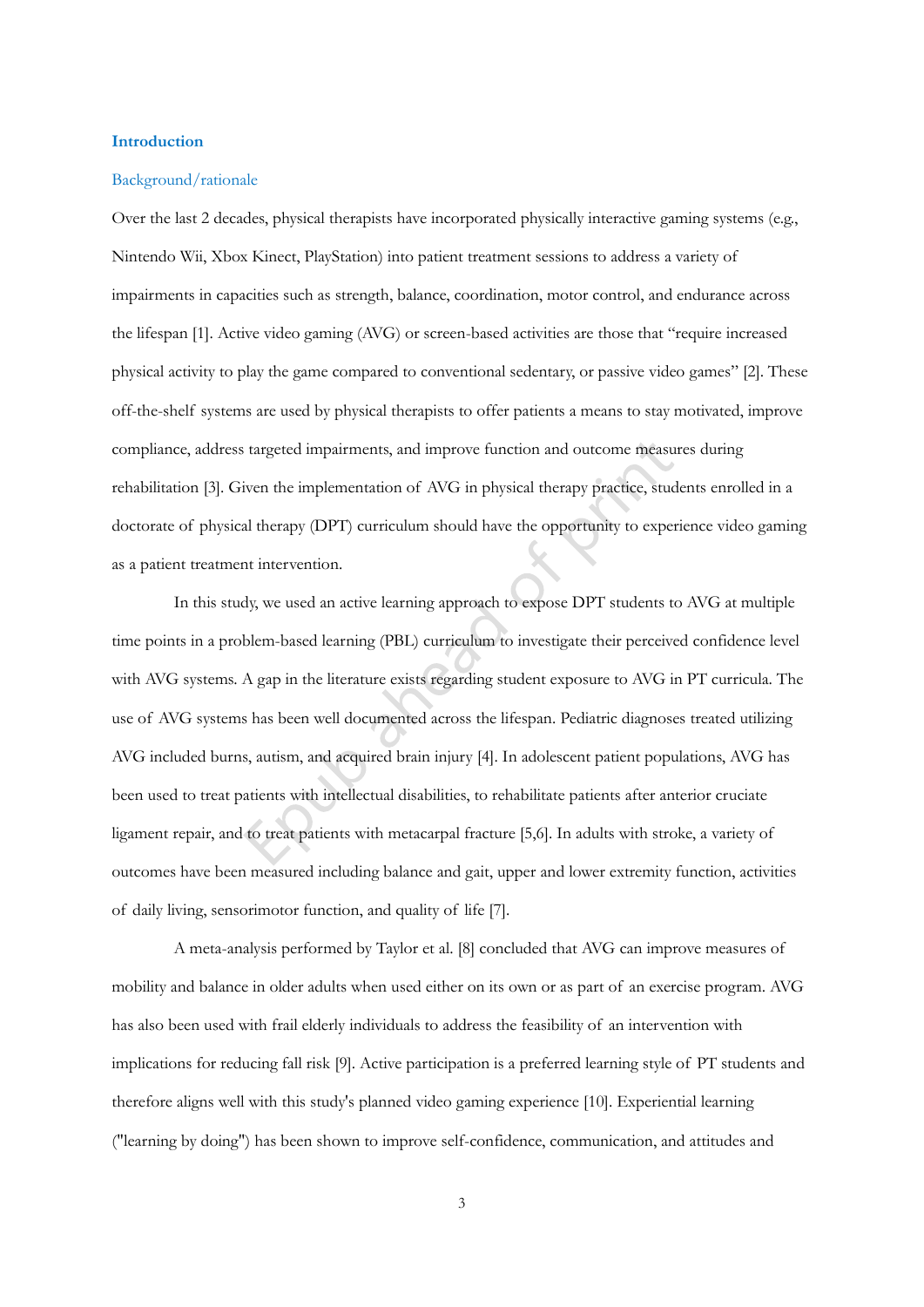beliefs toward specific patient populations. Experiential learning is consistent with the PBL approach. Becoming an active learner is an underpinning of the PBL curriculum.

Objectives: Considering the evidence-based, widespread clinical application of AVG with a variety of patients across the lifespan, as well as the positive outcomes using active learning approaches, we aimed to fill a gap in the literature by implementing AVG via an active learning approach with DPT students and evaluate their perceived confidence. Therefore, the purpose of this project was to investigate DPT students' perceived confidence with the use of AVG before and after active laboratory experiences using AVG. The authors hypothesized that the implementation of AVG systems within a PBL curriculum would increase DPT students' perceived confidence with general use, game selection, plan of care, set-up, documentation, and the practice setting.

# **Methods**

Ethics statement: Institutional Review Board approval was obtained through Sacred Heart University (IRB #171201E). Informed consent was implied by completing the surveys.

Study design: This quasi experimental study had a pre-and post-test design. It is described according to the STROBE statement.

#### Setting

The PBL curriculum at Sacred Heart University consists of 5 academic semesters and 38 weeks of clinical education. Semesters 2 and 3 of the DPT program focus on examination and treatment strategies for patients with neurological dysfunction and medically complex issues. A variety of patient populations across the lifespan are covered, including patients with stroke, traumatic brain injury, Parkinson's disease, multiple sclerosis, cerebral palsy, amputation, spinal cord injury, burns, and cardiopulmonary disease.

The details and timeline (April 2017 to December 2018) for this study are summarized in Table 1. In semester 2, the focus was on including AVG systems as a mode of therapeutic exercise and balance retraining for patients with neurological diagnoses. The curriculum included the use of patient case-based tutorials throughout each semester to integrate content across basic science, clinical science, and professional development courses. Five to seven students and a tutorial leader met for tutorial sessions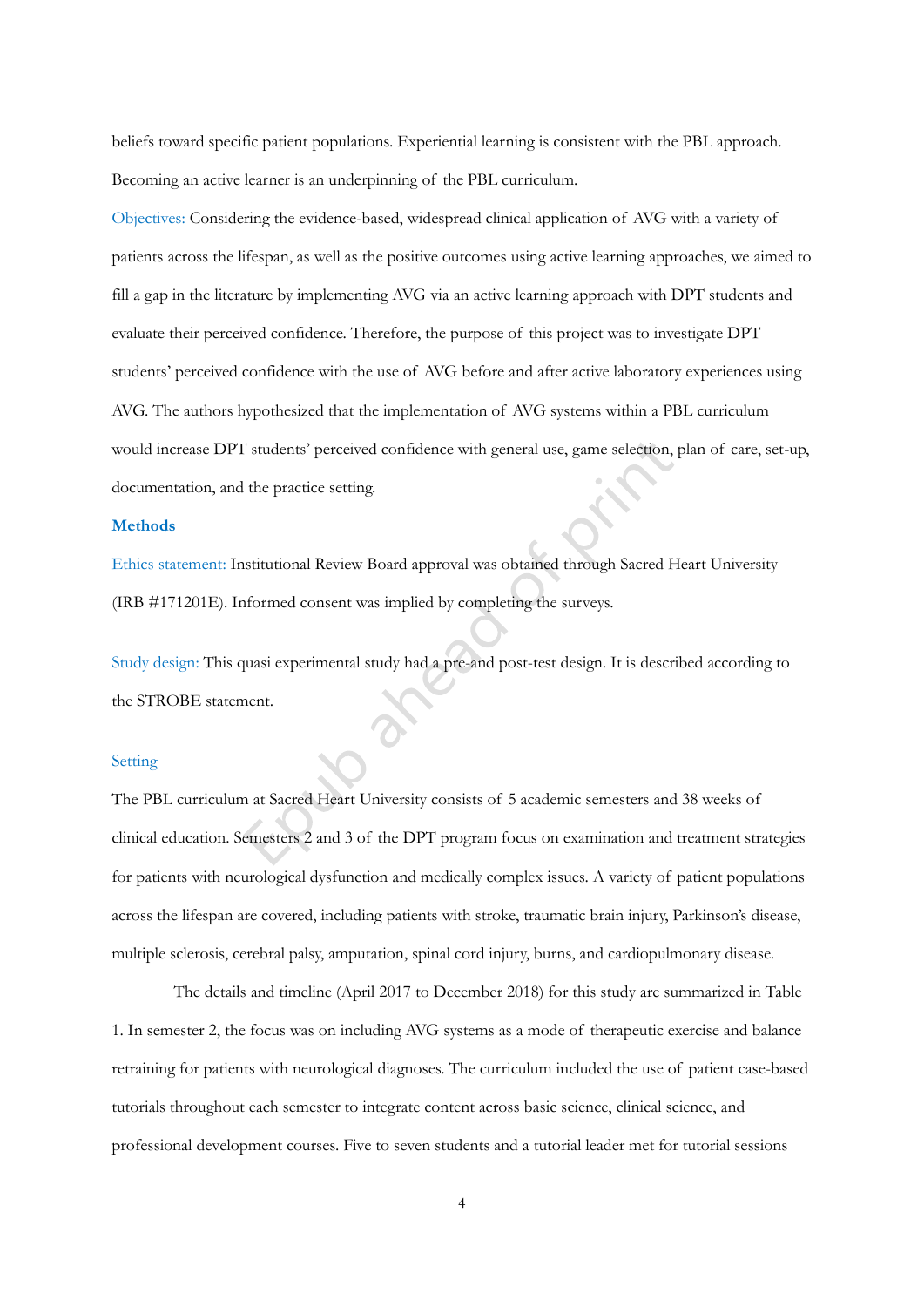twice weekly for 3 hours each session. A prompt to explore AVG within the curriculum was added to a tutorial case for a patient who sustained a concussion (Supplement 1). This particular case was chosen to introduce the concepts of AVG due to the patient's age, interest in sports/adventure activities, and resulting neurological impairments suffered from the concussion including visual-perceptual, dual-tasking, and visual-motor difficulties.

An outline was created for lab activity #1 (Supplement 2), based on the work of Levac et al. [11]. This was done to provide operational definitions for game characteristics and provide exposure to different games, activities, and choice of patient position based on functional ability. The cases used in the lab included the previously-mentioned tutorial case, and 2 prior tutorial cases the students were familiar with: an individual with Parkinson's disease and an individual post-stroke to represent a variety of diagnoses and functional levels. During the labs, students rotated to 3 stations in small groups for 45 minutes each with a faculty facilitator. Students acted as the patient to appreciate game operation, physical requirements, and level of difficulty. They also approached each station as the therapist to practice guarding skills, cueing, monitoring, modifying and considering exercise prescription (Fig. 1, Supplement 3). Students were asked to reflect on 7 guiding questions (Supplement 2) at each station and at the end of the lab during a full class debrief.

Upon completion of the semester, students participated in an 8-week summer clinical placement. Students returned as second-year students to participate in semester 3 of the curriculum. In this semester, students were re-introduced to AVG in a tutorial case related to a medically complex diagnosis with subsequent lab activities including this case and past tutorial cases. The outline and lab rotation for lab activity #2 (Supplement 4) were similar to lab activity #1.

#### Participants

All first-year students enrolled in the DPT program in April 2017 (cohort 1) and April 2018 (cohort 2) were invited to participate (n=122).

#### Variables

The dependent variable included changes in students' perceived confidence for general use of gaming, game selection, plan of care, set-up, documentation, setting, and total score as measured by a confidence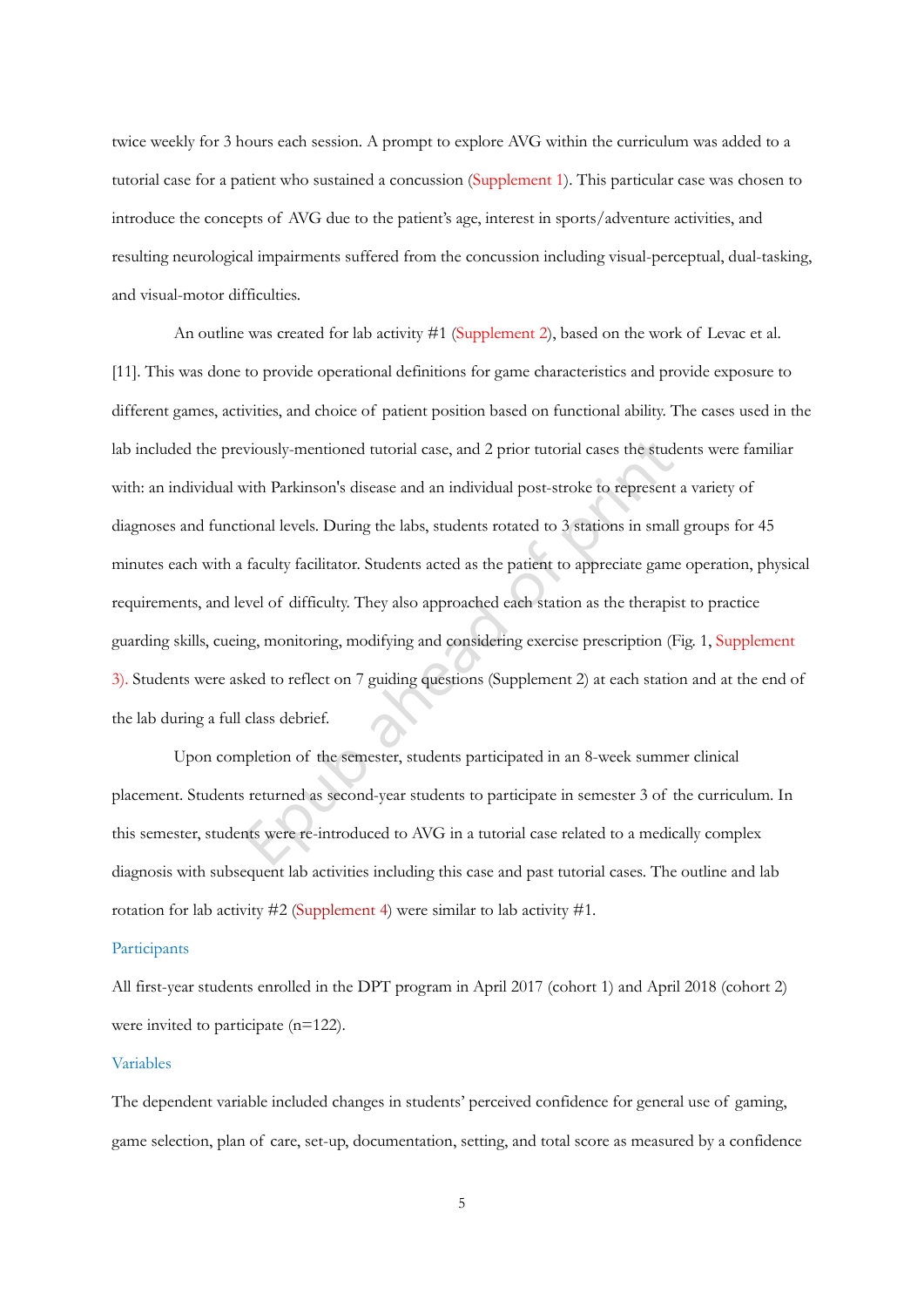survey.

# Data sources/ measurement

The baseline confidence survey (Supplement 5) was adapted from Erlich [12] and emailed to students via Survey Monkey<sup>®</sup> before they participated in lab activity #1. The original tool used principal component analysis to identify factors within each section. Cronbach's α (0.91) was applied to further reduce the number of items for each identified factor while retaining internal consistency reliability. Factorial validity was supported by the interpretability of the PCA results [13]. The 31-item survey included 3 demographic questions and assessed students' perceived confidence across six domains: general use of gaming (5 questions), game selection (7), plan of care (5), set-up (3), documentation (3), and setting (5). The internal consistency reliability of the current survey had a Cronbach's α of 0.97. Students were instructed to rate their level of confidence in each domain on a 0-100 scale (no confidence  $= 0, 10$ ; limited confidence  $=$ 20, 30, 40; moderate confidence  $= 50, 60, 70$ ; high confidence  $= 80, 90, 100$ ). The post-test was completed at the end of lab activity #2, 8 months after the pre-test. The intentional gap in the time allowed students to gain experience in their first clinical placement to develop a point of reference and the opportunity for multiple exposures within the curriculum.

Bias: The authors attempted to minimize biases by including 2 different cohort years of students within the program.

Study size: This was a sample of convenience based on the number of DPT students enrolled in the program during the study timeline (April 2017 to December 2018). Based on an effect size of 0.52, the sample size required was 44.

Statistical methods: The data from the surveys were downloaded from SurveyMonkey® into an Excel spreadsheet. Descriptive data were included if more than 50% of the surveys were completed. Data were analyzed descriptively by cohort. Medians and interquartile ranges were calculated by each domain as the data were skewed. Data were entered into SPSS to determine baseline differences in cohorts using the Mann-Whitney U test. The Wilcoxon signed-rank test compared the differences in confidence pre- and post-intervention for cohort 1, as most of the data were not normally distributed, as evidenced by the Shapiro-Wilk test  $(P<0.05)$ . The effect size was calculated for the domain scores and total score using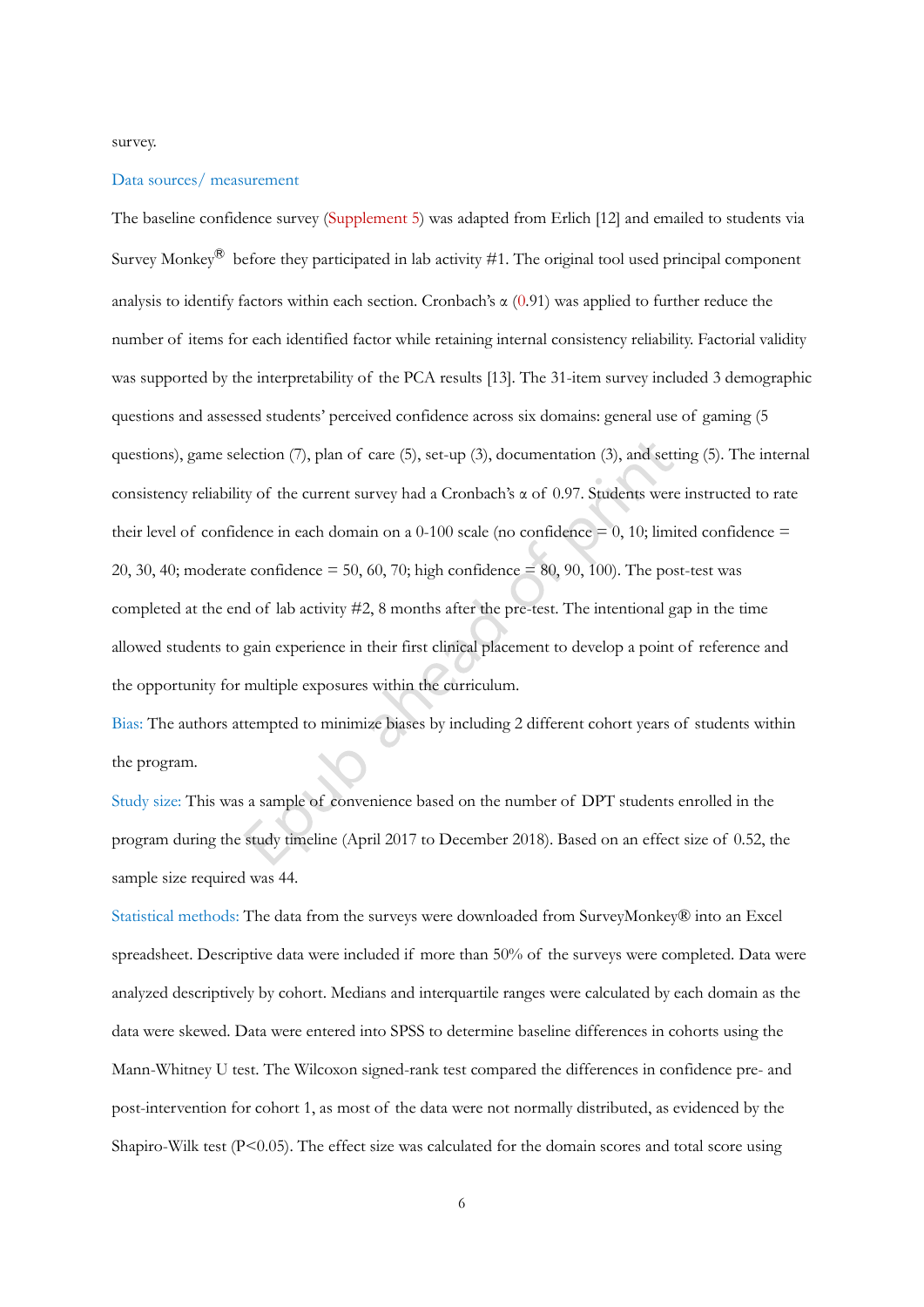r=Z/square root of N. Data from cohort 2 could not be matched and therefore the Wilcoxon signedrank test was not completed.

## **Results**

#### Participants

Two consecutive cohorts of students enrolled in semesters 2 and 3 of a DPT curriculum participated (cohort 1: April 2017-December 2017; n=60; and cohort 2: April 2018-December 2018; n=55). The majority of the participants were female with undergraduate degrees in exercise science (Table 2).

#### Main results

Students' responses to the pre- and post-intervention surveys are available in Dataset 1. The pre- and post-intervention medians and interquartile ranges (IQRs) for the cohorts are presented in Table 3. Both cohorts showed increased confidence, with median (IQR) scores as follows: cohort 1 total score, preintervention: 57.1 (44.3-63.5), post-intervention: 79.1 (73.1-85.4), and cohort 2: pre-intervention: 61.4 (48.0-70.7), post-intervention: 89.3 (80.0-93.2). Cohort 2 was significantly more confident than cohort 1 at baseline in 4 of the 5 domains including creating a plan of care (mean rank for cohort 1=49.39, mean rank for cohort  $2= 64.47$ ,  $U=1170.0$ ,  $P=0.014$ ), video game set-up (mean rank for cohort  $1=48.04$ , mean rank for cohort 2=64.96, U=1094.9, P=0.006), documentation (mean rank for cohort 1=49.12, mean rank for cohort 2=63.88, U=1154.5, P=0.016) and setting (mean rank for cohort 1=46.44, mean rank for cohort 2=66.56, U=1004.5, P=0.001). For cohort 1, students' confidence levels increased significantly compared to baseline testing in all domains: use,  $Z = -6.2$  (P<0.01); selection,  $Z = -5.9$  (P<0.01); plan of care, Z=-6.0 (P<0.01); set-up, Z=-5.5 (P<0.01); documentation, Z=-6.0 (P<0.01); setting, Z=-6.3  $(P<0.01)$ ; and total score,  $Z=-6.4$  (P $<0.01$ ). The effect size was large for the 5 domains (range  $r=0.52$ -0.62 and for the total score,  $r=-0.62$ . Using the G\*Power calculator, an effect size of 0.52,  $\alpha$  of 0.05, and power of 95%, the total sample size required for cohort 1 was 44, which was achieved.

# **Discussion**

# Key results

This quasi-experimental study evaluated DPT students' perceived confidence related to the use of AVG systems within a PBL curriculum. Student confidence levels increased significantly in domains including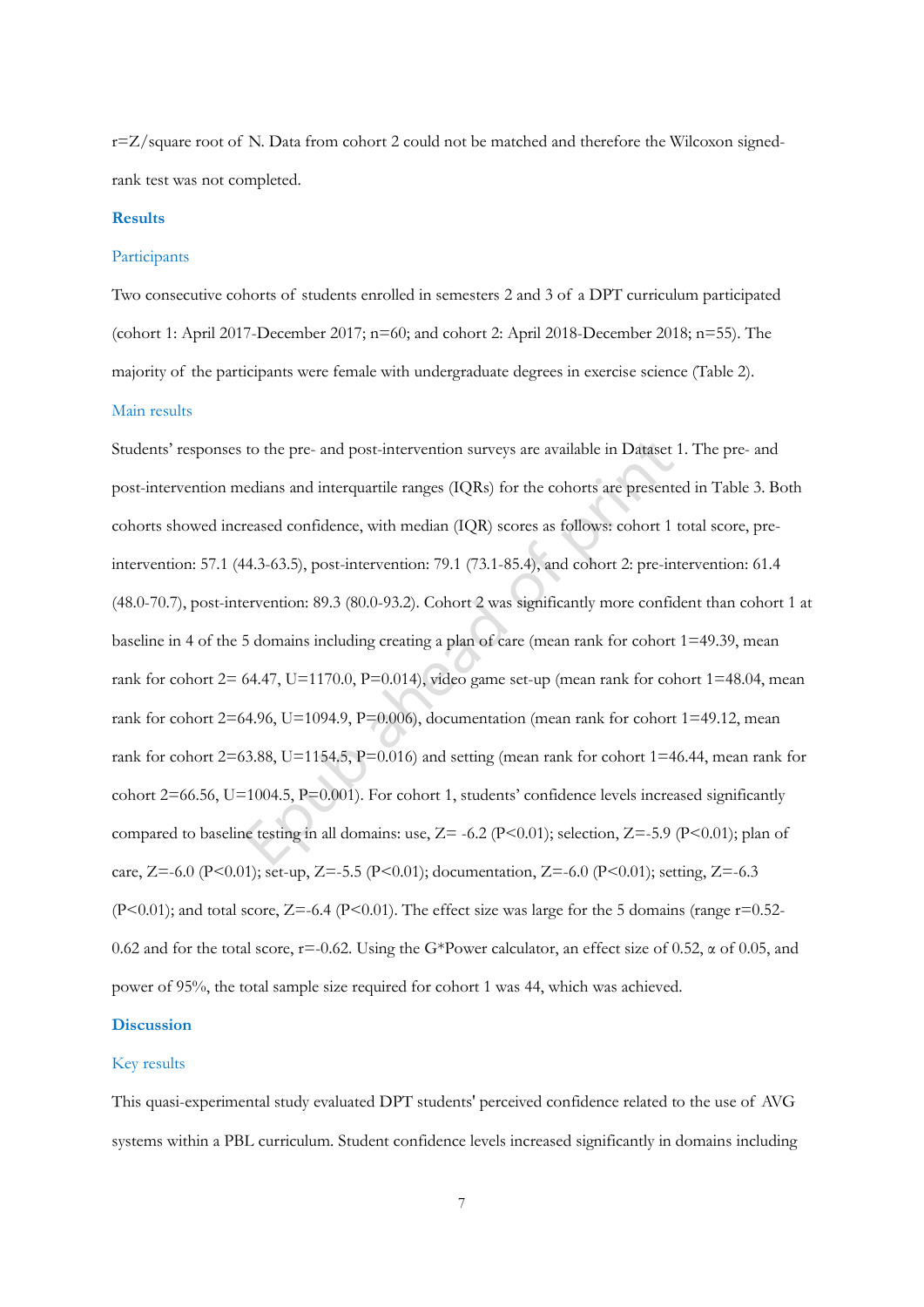general use of gaming, video game set-up, plan of care, documentation, and setting, as well as the total score.

#### Interpretation

We attribute the improved confidence to the clinical utility of the AVG systems chosen, as well as the active learning that occurred during the laboratory activities. This active versus passive learning process aligns with the underpinnings of the PBL curriculum. Embedding the case into the PBL tutorial for selfexploration, research, and discussion before lab and an intended gap between AVG experiences across the curriculum, allowed for time to reflect on the skills learned, an essential aspect of the experiential learning process.

#### *AVG system selection*

When determining the AVG system that would be most feasible for implementing in the DPT curriculum, it was important to consider clinical utility, patient-friendly capability (no training or background required), and cost-effectiveness. The Nintendo Wii, Nintendo Wii Switch, and Xbox Kinect are video game consoles available for purchase at a reasonable price for clinics and patients to transition their AVG clinical plan of care to a home exercise program. Because these systems are intended for home use, the equipment does not require extensive physical space. We also wanted to be mindful of the cost, interest, ease of use, and availability across the lifespan, and therefore we selected an older gaming system (the Nintendo Wii) in addition to more current systems (Xbox One Kinect and Nintendo Switch) to provide feasible options for clinic and home use. The literature suggests that an optimal game design for rehabilitation includes increasing patient engagement by providing rewards, optimal challenges, feedback, choices/interactivity, clear instructions, and socialization [3]. The selection of games in this study offered a variety of gross and fine motor requirements, cognitive levels, and interests including slalom skiing, table tilt, and yoga (Nintendo Wii Fit with balance board), soccer, rock climbing, wave runner, and Fruit Ninja (Xbox Kinect), and Just Dance (Nintendo Switch).

# *Active Learning and PBL*

Active learning is consistent with the underpinnings of the PBL approach, as active learning enhances retention and recall, activation of prior knowledge facilitates the processing of new information,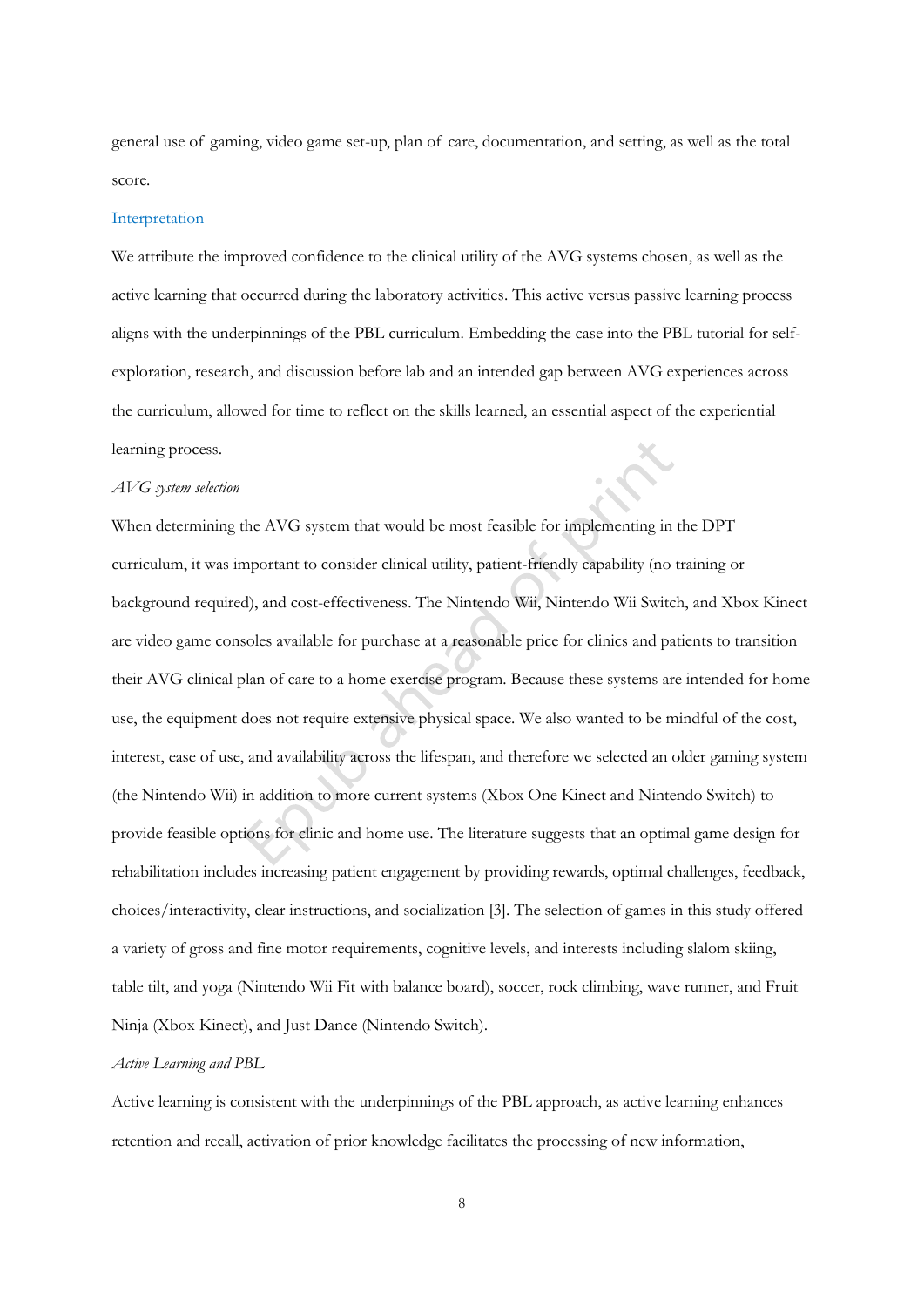elaboration of knowledge at the time of learning enhances retrieval, matching context facilitates recall, and repeated exposure to PBL sessions improves students' problem-solving skills by refining their scientific reasoning processes. A qualitative study with DPT students in this PBL program previously reported the experience of transforming into an "active learner" in both the classroom and the clinic environment and suggested that this change was due to the PBL curriculum[14].

 The PBL design is in agreement with the scoping review by Stander [10] that learning activities need to be aligned to ensure the learners are given the necessary theoretical backing, and then given enough opportunity to practice and apply the theory. In our study, the concept of AVG was introduced in a tutorial at the end of the semester (tutorials No. 19/24). This was strategically placed at the end of the semester, after students had the opportunity to investigate a variety of clinical diagnoses, develop the ability to critically appraise the literature, and determine interventions appropriate to a set of given exam findings. The students were prompted to research the evidence surrounding the application of AVG in PT practice. At the next tutorial session, students had the opportunity to discuss their findings within tutorial groups to gain foundational knowledge and reflect on discussions prior to attending the lab.

During the lab experience, students actively took part in learning by role-playing the patient and the therapist through the use of case studies. The use of case studies allowed students to have discussions related to clinical reasoning when determining the physical and cognitive requirements for each game. This resulted in the need to adjust their guarding and patient position, make modifications to the equipment such as bandaging the hand used for control for an individual with a spinal cord injury, and determine how/when to take vital signs during these activities to monitor safety and aerobic intensity.

 Another critical component of experiential learning is to allow time for reflection [15]. Although informal, students were given time to reflect on knowledge gleaned from the tutorial prior to attending lab, during the faculty-facilitated debriefing at the end of the lab, and between the 2 lab experiences. The 8-month gap between the pre-test (April) and post-test (December) also allowed for students to reflect as they completed their first 8-week clinical experience (in an outpatient or inpatient rehabilitation environment) followed by the majority of the third semester of the DPT curriculum before participating in lab activity #2.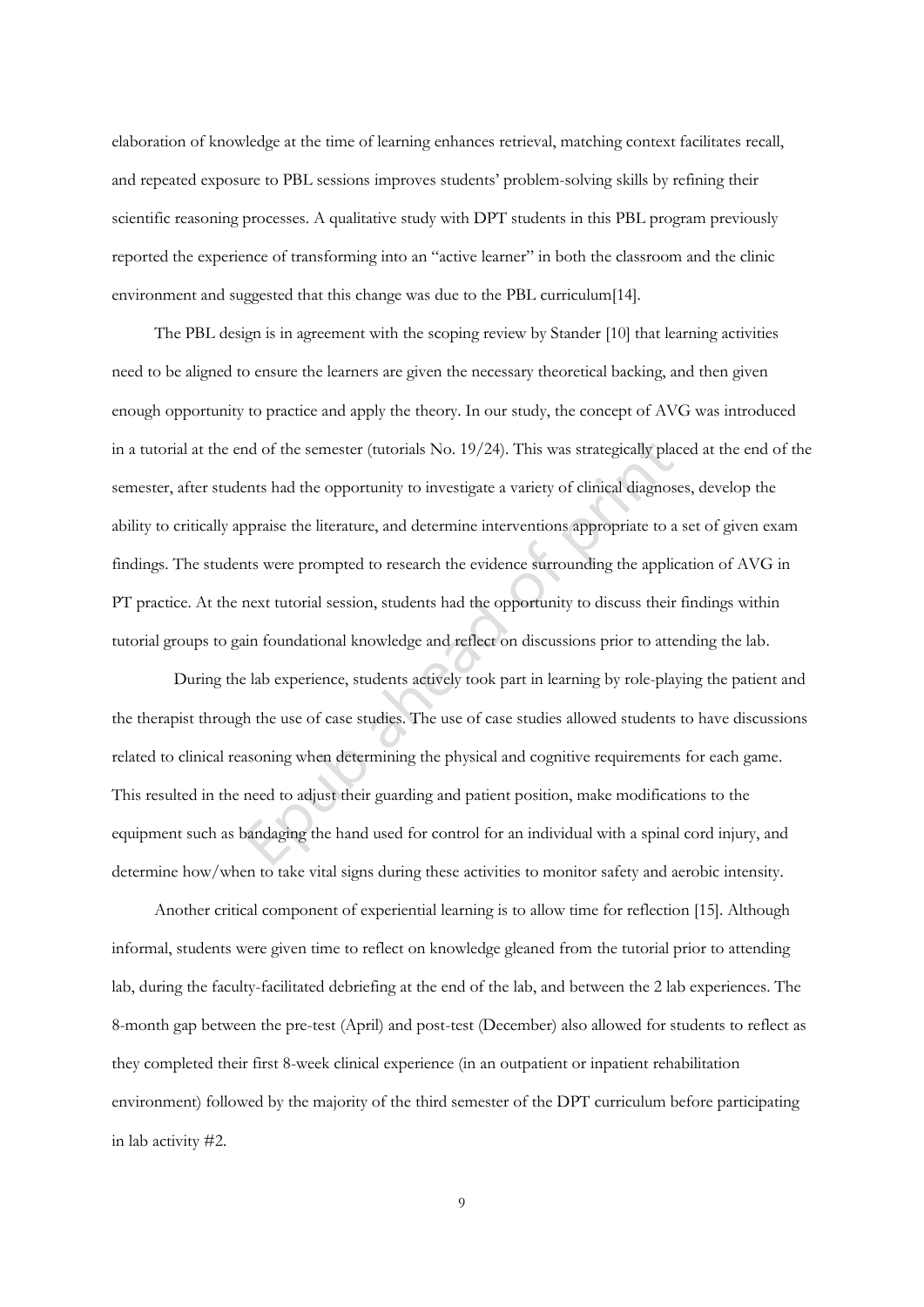#### Limitations

Potential limitations of this study include possible differences in student exposure/experiences with AVG systems and games at baseline, a small sample of DPT students from a single university in the Northeast region of the United States, and the fact that the changes reported were based on student self-perceptions as opposed to actual change in student knowledge. The study lacked randomization as it had a single group quasi-experimental pre-test post-test design.

#### Generalizability

The findings from this study support the need to implement active learning strategies to improve DPT self-confidence when using AVG systems as part of a plan of care with a variety of diagnoses across the lifespan, with the ultimate goal of better preparing physical therapists for clinical practice.

# **Suggestions**

Future research is recommended to develop a tool to evaluate knowledge acquisition and psychomotor performance, determine student perceptions versus behavior, and advance from AVG to implementing virtual reality in the curriculum. Investigating the implementation of AVG and subsequently virtual reality across curricular designs and assessing its application in clinical practice would also assist in determining the effectiveness of this addition.

#### **Conclusion**

Implementation of AVG systems within a PBL curriculum increased DPT students' perceived confidence in the following domains: general game use, plan of care, set-up documentation, and practice setting, as well as the total score. Considering the increased use of AVG systems in patients with neurological and medically complex diagnoses in clinical practice, the implementation of this skill in the curriculum has the potential to improve student confidence when transitioning into clinical practice.

# **ORCID**

Michelle E. Wormley https://orcid.org/0000-0003-2189-6291 Wendy Romney https://orcid.org/0000-0003-4299-6021 Diana Veneri https://orcid.org/0000-0003-0920-4651 Andrea Oberlander https://orcid.org/0000-0001-9120-1294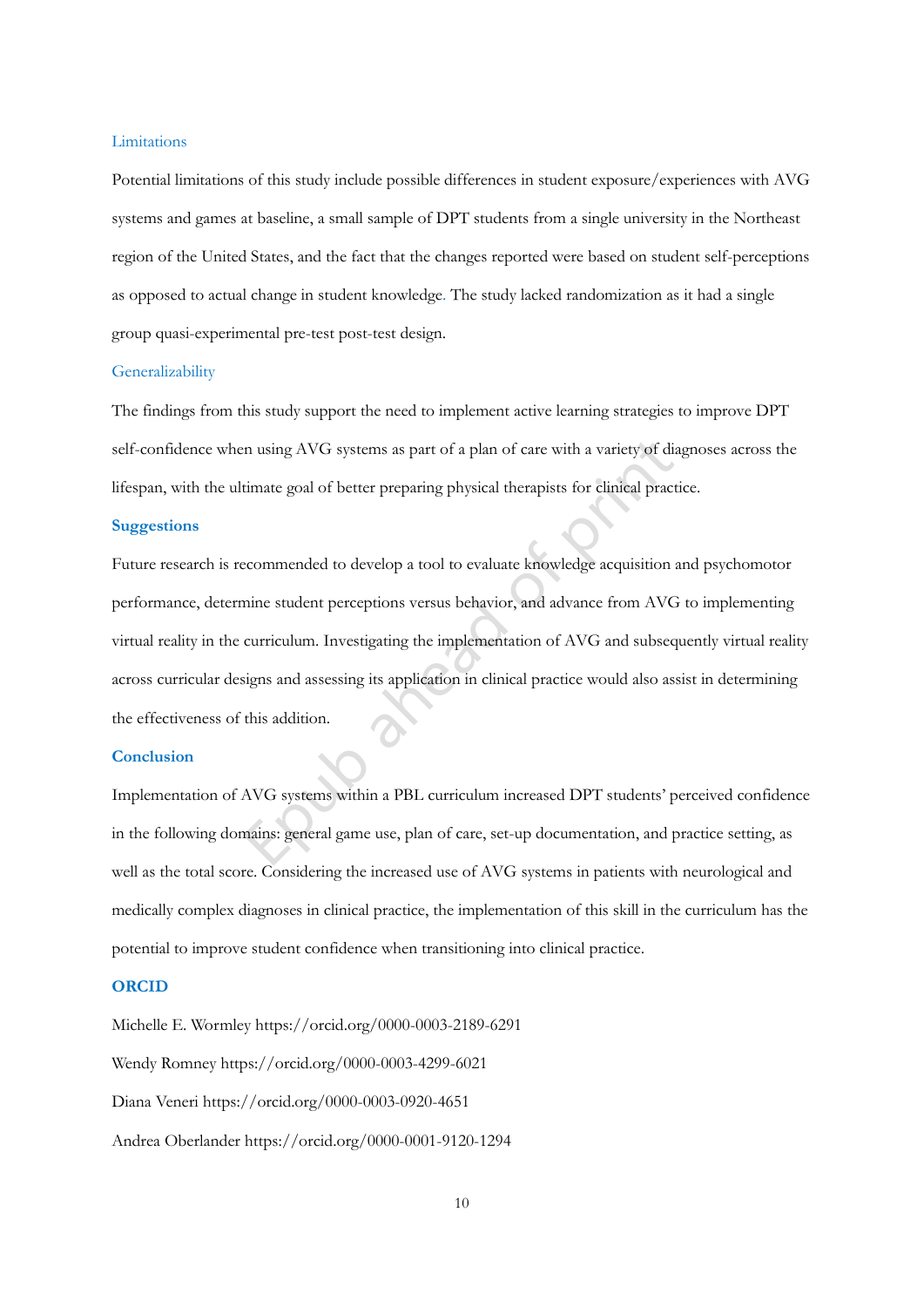## **Authors' contributions**

Conceptualization: MW, WR, AO, DV

Data curation: WR

Methodology/formal analysis/validation: WR, DV

Project administration: MW

Funding acquisition: N/A

Writing – original draft: MW

Writing – review & editing: MW, WR, AO, DV

### **Conflict of interest**

No potential conflict of interest relevant to this article was reported.

# **Funding**

None.

# **Data availability**

Data files are available from Harvard Dataverse.

Dataset 1. Pre-Post Cohort 1 2017

Dataset 2. Pre-Post Cohort 2 2018

Dataset 3. Differences in Baseline Confidence Cohort 1 and Cohort 2

# **Acknowledgments**

None.

#### **Supplementary materials**

Supplement 1. Tutorial case

Supplement 2. Semester 2 lab activity #No. 1

Supplement 3. Video file: Doctor of Physical Therapy students participating in active video gaming

during lab experience

Supplement 4. Semester 3 lab activity #No. 2

Supplement 5. . Student survey items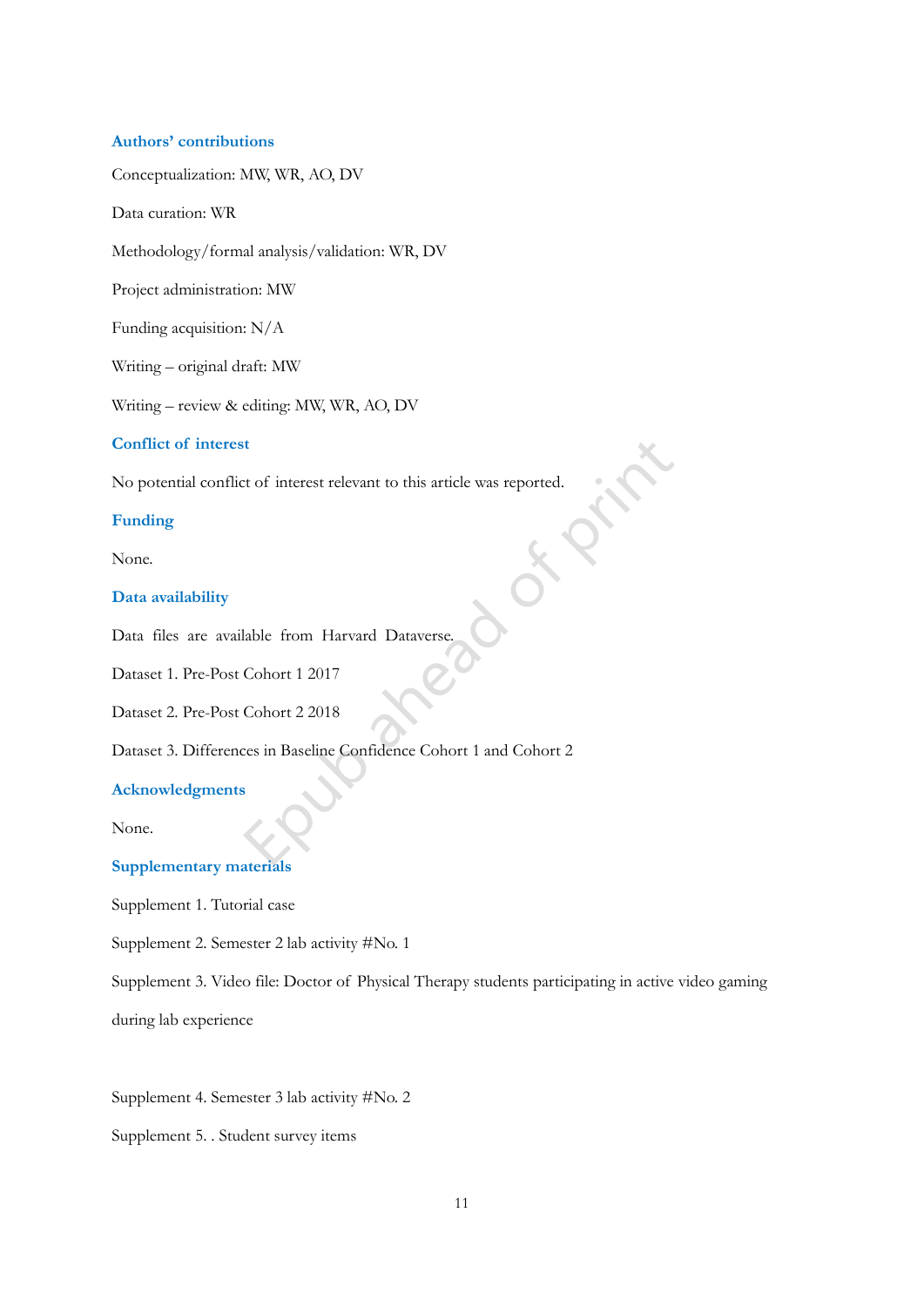# **References**

1. Staiano AE, Flynn R. Therapeutic uses of active videogames: a systematic review. Games Health J 2014;3:351-365. https://doi.org/10.1089/g4h.2013.0100

2. LeBlanc AG, Chaput J-P, McFarlane A, Colley RC, Thivel D, Biddle SJH, Maddison R, Leatherdale ST, Tremblay MS. Active video games and health indicators in children and youth: a systematic review. PLoS One 2013;8. https//doi.org/10.1371/journal.pone.0065351

3. Lohse K, Shirzad N, Verster A, Hodges N, Van der Loos HFM. Video games and rehabilitation: using design principles to enhance engagement in physical therapy. J Neurol Phys Ther 2013;37.

https://journals.lww.com/jnpt/Fulltext/2013/12000/Video\_Games\_and\_Rehabilitation\_\_Using\_Design .4.aspx

4. DeMatteo C, Greenspoon D, Levac D, Harper JA, Rubinoff M. Evaluating the Nintendo Wii for assessing return to activity readiness in youth with mild traumatic brain injury. Phys Occup Ther Pediatr 2014;34: 229-244. https://doi.org/10.3109/01942638.2014.885103

5. Baltaci G, Harput G, Haksever B, Ulusoy B, Ozer H. Comparison between Nintendo Wii Fit and conventional rehabilitation on functional performance outcomes after hamstring anterior cruciate ligament reconstruction: prospective, randomized, controlled, double-blind clinical trial. Knee Surg Sports Traumatol Arthrosc 2013;21: 880-887. https//doi.org/10.1007/s00167-012-2034-2

6. Then JW, Shivdas S, Tunku Ahmad Yahaya TS, Ab Razak NI, Terh Choo P. Gamification in rehabilitation of metacarpal fracture using cost-effective end-user device: a randomized controlled trial. J Hand Ther 2020;33: 235-242. https//doi.org/10.1016/j.jht.2020.03.029

7. Utkan Karasu A, Batur EB, Kaymak Karataş G. Effectiveness of Wii-based rehabilitation in stroke: a randomized controlled study. J Rehabil Med 2018;50: 406-412. https//doi.org/10.2340/16501977-2331

8. Taylor LM, Kerse N, Frakking T, Maddison R. Active video games for improving physical performance measures in older people: a meta-analysis. J Geriatr Phys Ther 2018;41: 108-123.

# https//doi.org/10.1519/JPT.0000000000000078

9. Gomes GCV, Simões M do S, Lin SM, Lange B, Filho WJ, Pompeu JE. Feasibility, safety, acceptability,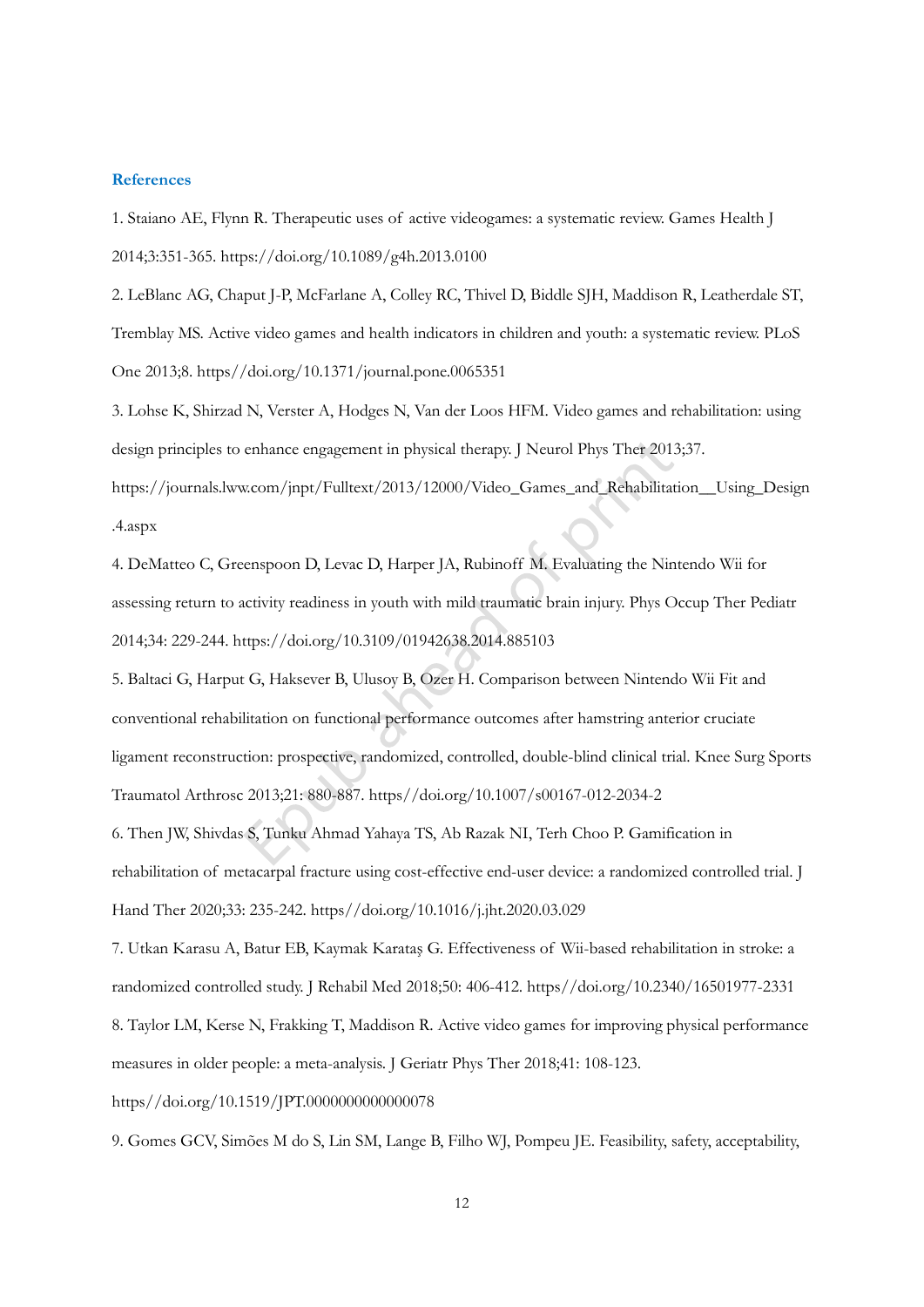and functional outcomes of playing Nintendo Wii Fit Plus™ for frail older adults: A randomized feasibility clinical trial. Maturitas 2018;118: 20-28. https://doi.org/10.1016/j.maturitas.2018.10.002 10. Stander J, Grimmer K, Brink Y. Learning styles of physiotherapists: a systematic scoping review. BMC Med Educ 2019;19. https://doi.org/10.1186/s12909-018-1434-5

11. Levac D, Espy D, Fox E, Pradhan S, Deutsch J. "Kinect-ing" with clinicians: a knowledge translation resource to support decision making about video game use in rehabilitation. Phys Ther 2015;95: 426-440. https://doi.org/10.2522/ptj.20130618

12. Erlich RJ, Russ-Eft DF. Assessing student learning in academic advising using social cognitive theory. NACADA J 2013;33: 16-33. http://dx.doi.org/10.12930/NACADA-13-135

13. Erlich RJ, Russ-Eft DF. Assessing Academic Advising Outcomes Using Social Cognitive Theory: A Validity and Reliability Study. MACADA J 2012;32 68-84. https://doi.org/10.12930/0271-9517-32.2.68 14. Wormley ME, Tovin MM, Lusardi M, Wilson S. Students' perspectives of core value development in a modified problem-based learning program. Physiother Theory Pract 2019;35: 1061-1077. http//doi.org/10.1080/09593985.2018.1469707

15. Smith SN, Crocker AF. Experiential learning in physical therapy education. Adv Med Educ Pract 2017;8: 427-433. https://doi.org/10.2147/AMEP.S140373

iQV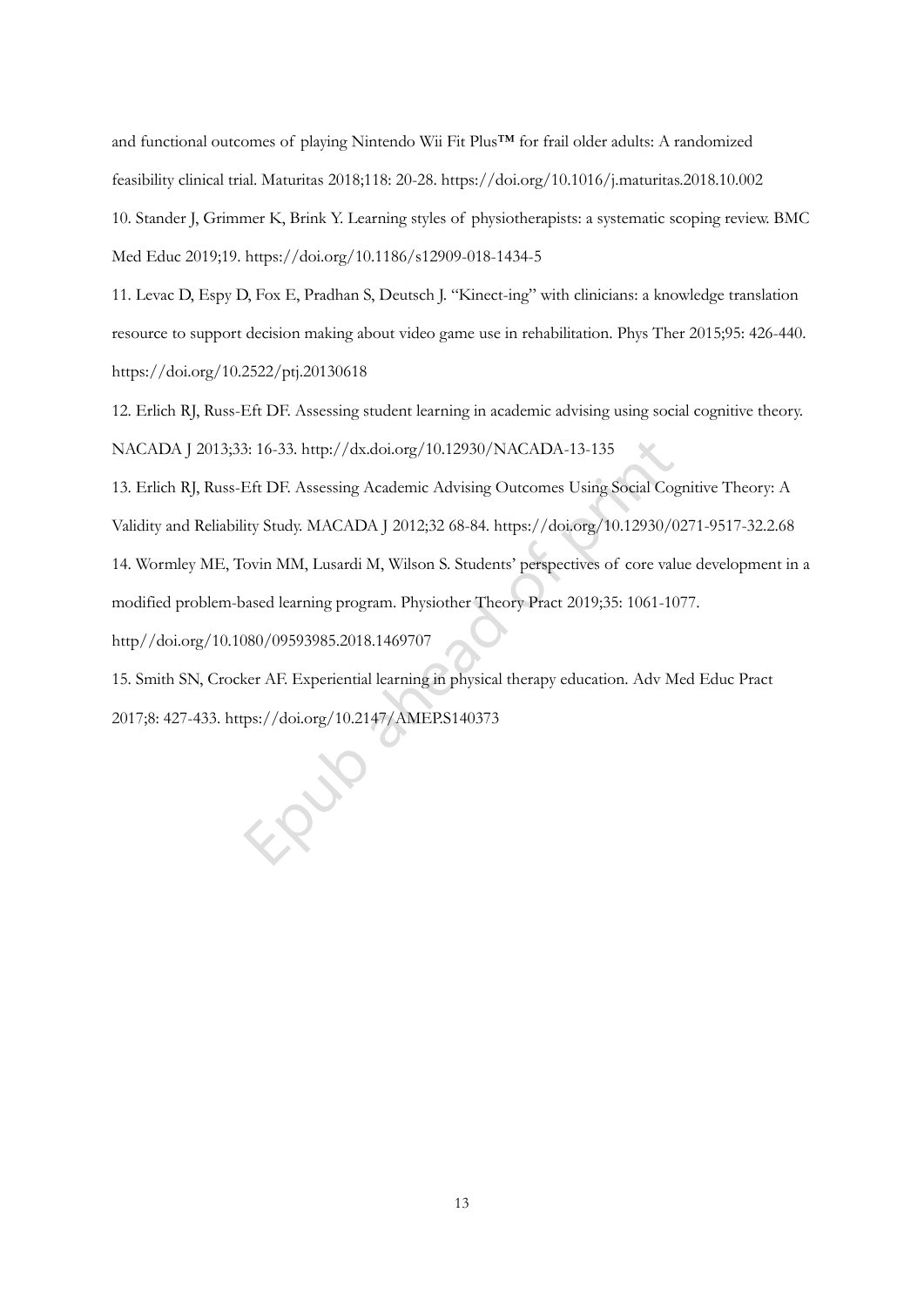# **Legends for figures**



Fig 1. Doctoral physical therapy students participating in an active video gaming lab experience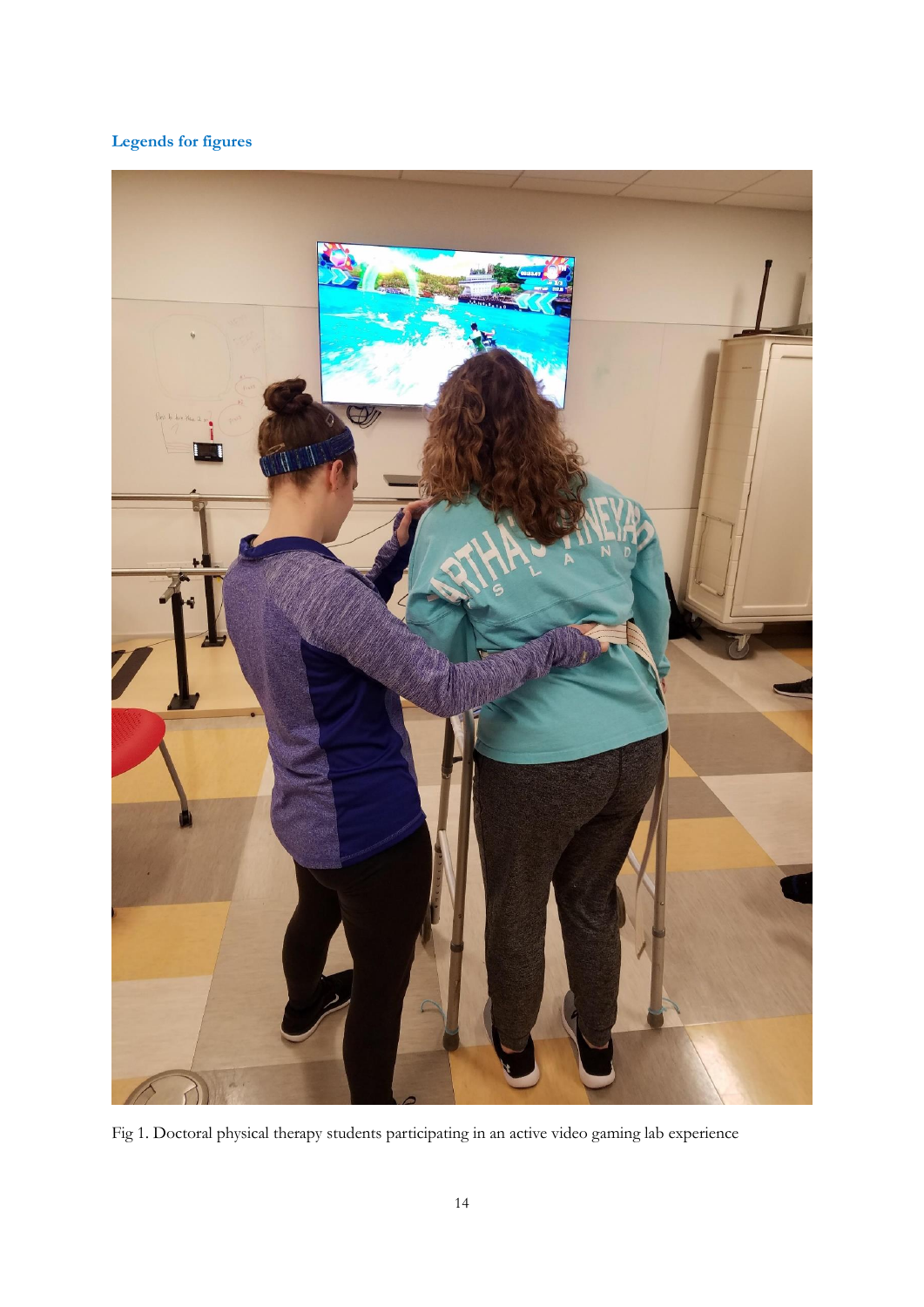| Timeline                                      | Intervention                                                                                                     |
|-----------------------------------------------|------------------------------------------------------------------------------------------------------------------|
| Month 0                                       |                                                                                                                  |
| Semester 2 (Spring)                           | Students explored literature related to incorporating the use of active video                                    |
| Tutorial case                                 | gaming into the physical therapy plan of care.                                                                   |
| Week 2                                        |                                                                                                                  |
| Baseline                                      | Pre-test survey was emailed and completed prior to Lab activity #1                                               |
| Lab activity #1                               | <sup>a</sup> Station 1: 73 y/o female s/p left middle cerebral artery stroke                                     |
| 45 minutes in small<br>groups at each station | Stability: static standing postural control without an assistive device<br>AVG system: Nintendo Wii<br>$\bullet$ |
| followed by a 30 minute                       | Game(s): Wii Fit with balance board for slalom skiing, table tilt, yoga<br>$\bullet$                             |
| debrief with the class                        | <sup>b</sup> Station 2: 82 y/o female with Parkinson's disease                                                   |
|                                               | Mobility: standing dynamic postural control                                                                      |
|                                               | AVG system: Nintendo Switch<br>$\bullet$                                                                         |
|                                               | Game: Just Dance<br>$\bullet$                                                                                    |
|                                               | "Station 3: 27 $y$ /o male s/p post-concussion while snowboarding                                                |
|                                               | Mobility Plus: high-level postural control activities                                                            |
|                                               | AVG system: Xbox One Kinect<br>$\bullet$                                                                         |
|                                               | Game(s): soccer, rock climbing, wave runner, Fruit Ninja                                                         |
|                                               |                                                                                                                  |
|                                               | Full Class Debrief - students reflected by describing their experiences in                                       |
|                                               | relation to the guiding questions (See Appendix B for questions)                                                 |
| Months 2-4                                    |                                                                                                                  |
| First full-time clinical                      | Students completed an 8-week summer clinical experience between semesters                                        |
|                                               | 2 and 3. Appropriate settings for this first clinical experience include:                                        |
| education experience I                        |                                                                                                                  |
|                                               | outpatient musculoskeletal and neurorehabilitation settings, subacute and                                        |
|                                               | acute rehabilitation facilities.                                                                                 |
| Months 4-8                                    |                                                                                                                  |
| Students begin semester                       | In tutorials, labs, and large group discussions, students discuss patients with                                  |
| 3 of the curriculum (Fall)                    | disorders or dysfunction of the cardiopulmonary, integumentary, and complex                                      |
|                                               | multi-system problems. Students apply that knowledge to more advanced                                            |
|                                               | problem-solving and patient management from examination through                                                  |
|                                               | evaluation, diagnosis, prognosis, and intervention.                                                              |
| Month 8                                       |                                                                                                                  |
| Semester 3                                    | <sup>a</sup> Station 1: 20 y/o male s/p spinal cord injury                                                       |
| Lab activity #2                               | Stability: seated postural control                                                                               |
| 45 minutes with small                         | AVG system: Nintendo Wii                                                                                         |
| groups in each station                        | Game(s): Mario Cart, Cow Run                                                                                     |
| followed by a 30-minute                       | <sup>b</sup> Station 2: 56 y/o male s/p motor vehicle accident with                                              |
| debrief                                       | complex medical diagnoses                                                                                        |
|                                               | Mobility: using a rolling a walker<br>$\bullet$                                                                  |
|                                               | AVG system: XBox One Kinect<br>$\bullet$                                                                         |
|                                               | Game(s): soccer, rock climbing, wave runner, Fruit Ninja, bowling<br>$\bullet$                                   |
|                                               | "Station 3: 10 y/o female with asthma                                                                            |
|                                               | Mobility Plus: aerobic exercise<br>$\bullet$                                                                     |
|                                               | AVG system: Nintendo Wii or Switch                                                                               |
|                                               | Game(s): Just Dance                                                                                              |
|                                               |                                                                                                                  |

|  | Table 1. Intervention description and timeline |  |  |  |
|--|------------------------------------------------|--|--|--|
|--|------------------------------------------------|--|--|--|

Full-class debrief: students reflected by describing their experiences in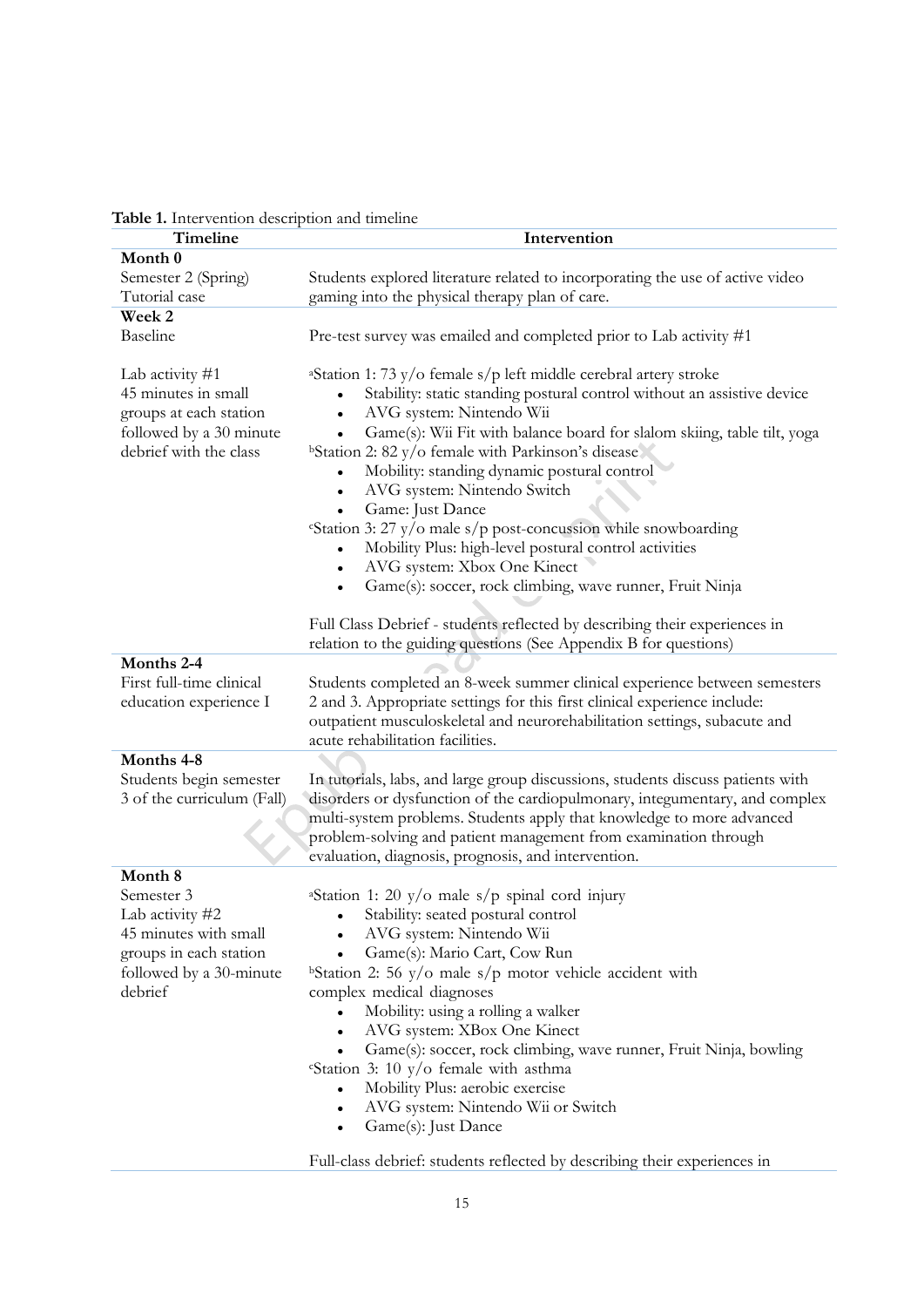|                 | relationship to the guiding questions (see Appendix C for questions) |
|-----------------|----------------------------------------------------------------------|
| Post-lab survey | Post-test survey was emailed and completed after lab activity $\#2$  |

Abbreviations: y/o, year old; s/p, status post; AVG, active video game

<sup>a</sup>Stability: maintain a posture or orientation of the trunk and limbs to: allow movement of other body segments, hold

body and body segments in a required game position, and resist perturbations. <sup>b</sup>Mobility: movement o f body segments to reach a target, avoid obstacles, assume required positions, or "drive" or "steer" th e game task. <sup>c</sup>Mobility Plus: a higher-

level movement required, including more athletic balance or mobility tasks such as jumping, lunging, or running in place. a-cDefined by Levac et al.[11].

**Table 2.** Demographic information

|                                                                | Cohort 2017       | Cohort 2018 |  |  |
|----------------------------------------------------------------|-------------------|-------------|--|--|
|                                                                | $(n=60)$          | $(n=55)$    |  |  |
| Age $x(SD)$                                                    | 22 (.84)          | 22 (.94)    |  |  |
| Range                                                          | 21-29             | $21 - 26$   |  |  |
| Undergraduate degree n (%)                                     |                   |             |  |  |
| Exercise science                                               | 37 (61.7%)        | 46 (54.2)   |  |  |
| Athletic training                                              | 7 $(11.7\%)$      | 5(9.1)      |  |  |
| Biology                                                        | 4 $(6.7\%)$       | 2(3.6)      |  |  |
| Psychology                                                     | $5(8.3\%)$        | 1(1.8)      |  |  |
| Kinesiology                                                    | $2(3.3\%)$        | 1(1.8)      |  |  |
| Health science                                                 | 1 $(1.7\%)$       | 0(0)        |  |  |
| $3 + 3$ physical therapy                                       | $3(5.0\%)$        | 0(0)        |  |  |
| Nutritional sciences                                           | $(1.7\%)$         | 0(0)        |  |  |
| Gender n $(\%)$                                                |                   |             |  |  |
| Female                                                         | 39(65)            | 40 (72.7)   |  |  |
| Male                                                           | 21(35)            | 15(27.3)    |  |  |
| Confidence operating Xbox                                      |                   |             |  |  |
| x(SD)                                                          | 49.5% $(32.1\%)$  |             |  |  |
| Confidence operating Wii                                       |                   |             |  |  |
| x(SD)                                                          | $70.4\%$ $(27\%)$ |             |  |  |
| Confidence using for                                           |                   |             |  |  |
| physical therapy intervention x (S                             | 55.1% (25.4%)     |             |  |  |
| D)                                                             |                   |             |  |  |
| Abbreviations: n, sample size; SD, standard deviation; x, mean |                   |             |  |  |

**Table 3.** Changes in students' perceived confidence pre-and post-intervention, where the maximum score was 100

|                           | Cohort 1                         |                                   | Cohort 2                         |                                   |
|---------------------------|----------------------------------|-----------------------------------|----------------------------------|-----------------------------------|
|                           | Pre-intervention<br>Median (IQR) | Post-intervention<br>Median (IQR) | Pre-intervention<br>Median (IQR) | Post-intervention<br>Median (IQR) |
| General use of g<br>aming | $65(51.5-74.5)$                  | 86 (78-94)                        | $70(53-80)$                      | 90 (84-96)                        |
| Game selection            | $66(51-75)$                      | 86 (78-91)                        | $67(51-76)$                      | 90 (83-94)                        |
| Plan of care              | 51 $(40-60)$                     | 74 (64-80)                        | 58 (44-70)                       | 88 (80-94)                        |